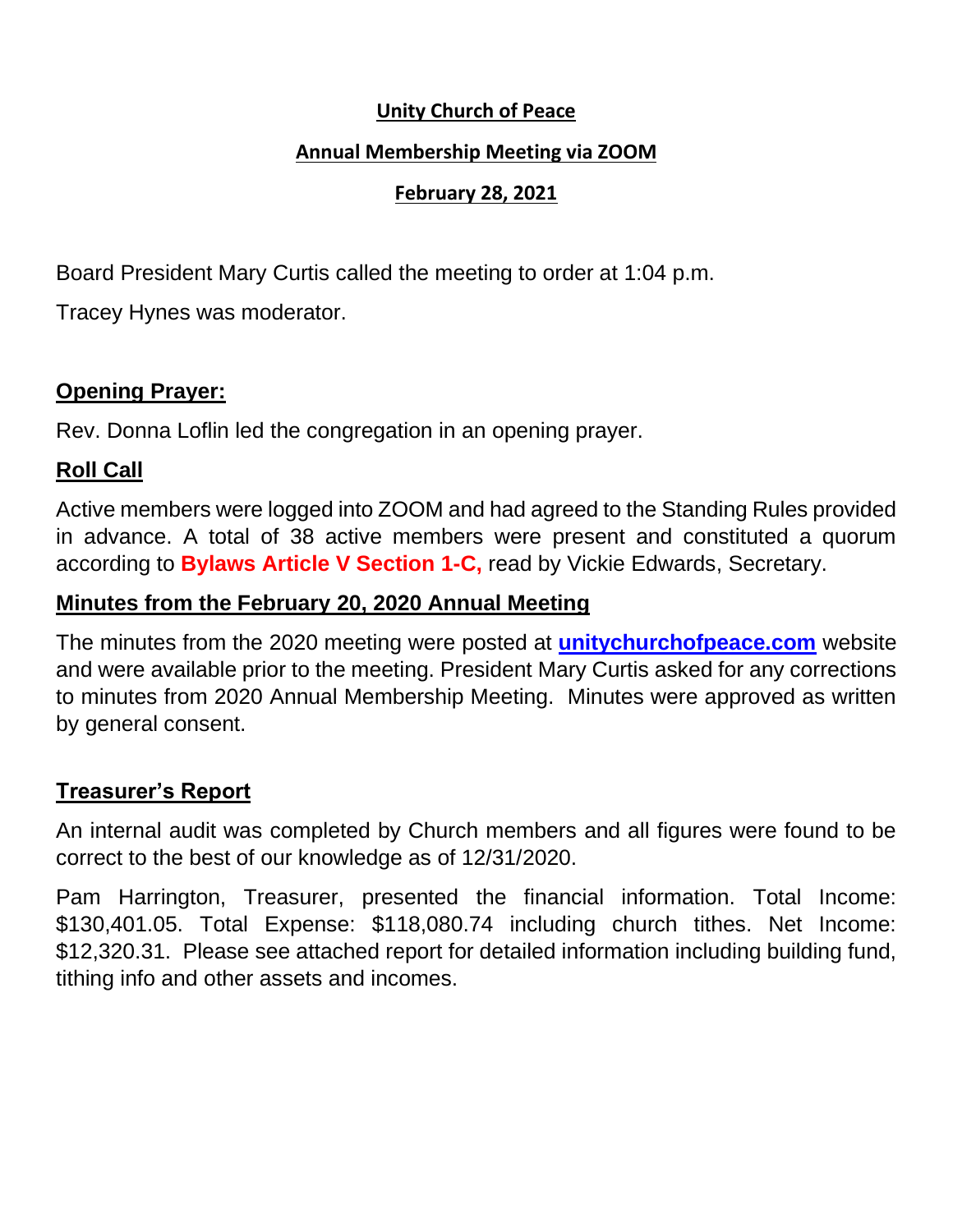## **Bills and Communications**

President Mary Curtis was not aware of any additional bills or communications and that all bills and communication were up to date for the year 2020.

## **Election of Board Members**

Vickie Edwards, as Secretary read: **Bylaws Article VI Section 10- A.**

Mary Curtis noted that the Nominating Committee included: Richard Curtis, Rev. Donna Loflin, Tracey Hynes and Phyllis Stanzione alternate. Richard Curtis presented the slate of candidates in alphabetical order: Eric Barrett, David Beard, and Sam Coleman.

President Mary Curtis asked if they were any nominations from the virtual floor. Nominees must have previously consented to be nominated. There were no nominations from the virtual floor. The nominations were closed.

Vickie Edwards, as Secretary read: **Bylaws Article VI Section 10- D.**

The polling software was used to anonymously count the virtual votes. Mary Curtis stated the vote was for two (2) people only, votes with more than two (2) would be void.

Polling ended after 2 minutes 13 seconds.

The virtual votes were tallied by the polling software and reported to the board president.

The results are as follows:

Eric Barrett elected as a Trustee for a 3-year term.

David Beard elected as Alternate for 1-year term.

## **Nomination Committee - election**

The nominations for next year's Nominating Team were opened.

Phyllis Stanzione was nominated and accepted nomination.

Tracey Hynes was nominated and accepted nomination.

Rema Riggs was nominated and accepted nomination.

A virtual hand-count was used, and the moderator (Tracey Hynes) communicated the count to the president.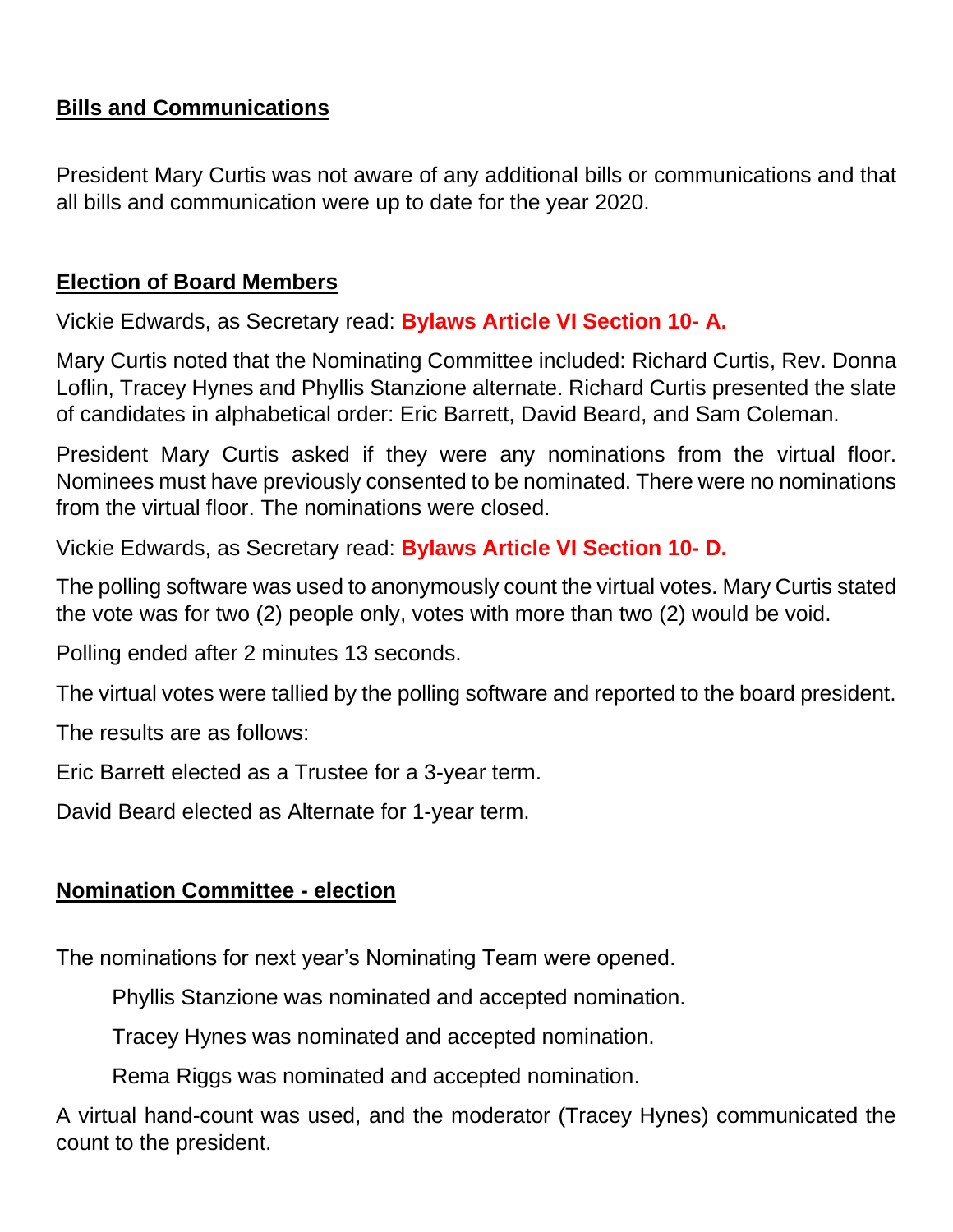Phyllis Stanzione and Tracey Hynes will be the regular members with Rema Riggs being the alternate member on the 2021 -Nominating Committee.

# **Minister's Report and Ministry Teams**

- Distributed the new LIfe -Touch **Church Directory**.
- Started posting our weekly Sunday services on **YouTube and Facebook.**
- Held a 7-week **Prosperity Plus III** class.
- A **Metaphysics 3**, Spiritual Education and Enrichment class.
- A 10-week **Artists Way** Class during the summer.
- Three Sound Healing **Crystal Bowl meditation** services.
- Sponsored a booth at the I**lluminate Fest** in Punta Gorda;
- Hosted a **Concert** with Eddie Watkins Jr.
- Held a **Vow Renewal** on Valentine's Day with 25 attendees.
- Held a **Soul Collage** Workshop; Grant Powers offered his **Transitions** workshop, and Deb Trueheart taught a **Living Into Wholeness** series.
- Adventures in Faith small group program on Lessons in Truth.
- Held 2 All Call Volunteers Friday nights with pizza gatherings.
- We held 3 special services: Remembrance in November, Xmas Eve, Burning Bowl.
- We started 4 Zoom offerings every week: **The Quest** study group on Monday mornings at 11:30 AM; weekly **Wednesday Book Study** at 10 AM; Wednesday evening **meditation** at 6 PM; Rev Donna's **Coffee Klatch** with prayer & check ins.
- Youth and Family Ministry **Sunday school Uniteens** service has been provided every week by Rev Ytonna from Southeast Unity Region on Zoom at 10 am.
- We added the new **online giving** through our Breeze software.

# **Outreach Report:**

- We provided 12 Easter Baskets to the Homeless Coalition and 6 large Thanksgiving baskets for families in need.
- We sponsored 25 children from Atwater Elementary School.
- Carmen initiated the Time Capsule project which was buried recently.

# **Building and Grounds Team:**

- 1. New street sign and lighting
- 2. New paver walkway from patio to sanctuary
- 3. New flower beds on north side of church